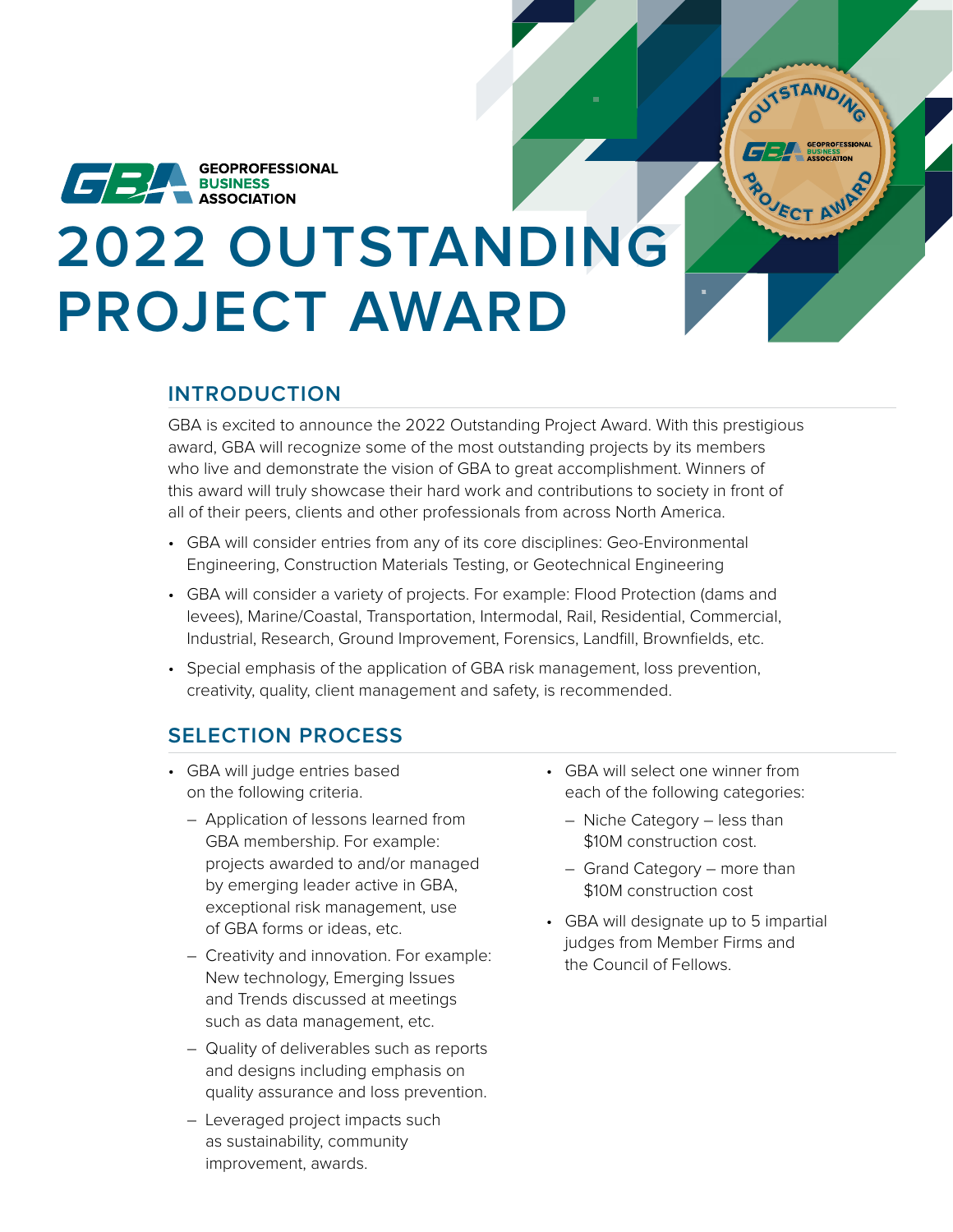

# **OUTSTANDING PROJECT AWARD**



# **SUBMITTAL REQUIREMENTS**

- Firms must submit \$75.00 with each Outstanding Project Award entry (Firms can submit more than one entry per Category). The application fee covers the cost of processing and promotion.
- GBA only accepts entries for projects that are designed and constructed between January 1, 2019 and January 1, 2022.
- Application deadline: January 31, 2022
- One complete electronic entry with:
	- Application
	- Executive Summary (no more than 500 words with one photo)
	- Photographs (no more than 20)
	- Representative Report(s) and/ or design drawings(s)

### **WINNER RECOGNITION**

- GBA will recognize winners at its Spring Conference Annual Awards Ceremony.
- Winners will receive a plaque commemorating this meritorious achievement at the conference. Firms may order duplicates at their own expense.
- Winners will receive one complimentary registration and accommodation to GBA's 2022 Fall Conference.
- Winners may present their project in a GBA program session to discuss the project and client experience.
- GBA will recognize winners on its website, NEWSlog, conference materials and other marketing channels.

## **AWARD LIMITATIONS**

- GBA will not return entries.
- GBA is not responsible for lost or damaged entries.
- GBA will disqualify members that attempt to contact or influence judges.
- The judge's decisions are final. There is no protest process. GBA encourages unsuccessful firms from 2021 to reapply for the 2022 award.
- The judges will not be affiliated with the award applicants' companies.

#### **Geoprofessional Business Association**

15800 Crabbs Branch Way, Suite 300 Rockville, MD 20855 / info@geoprofessional.org Questions: Contact Sara Menase at 301-565-2733 or sara@geoprofessional.org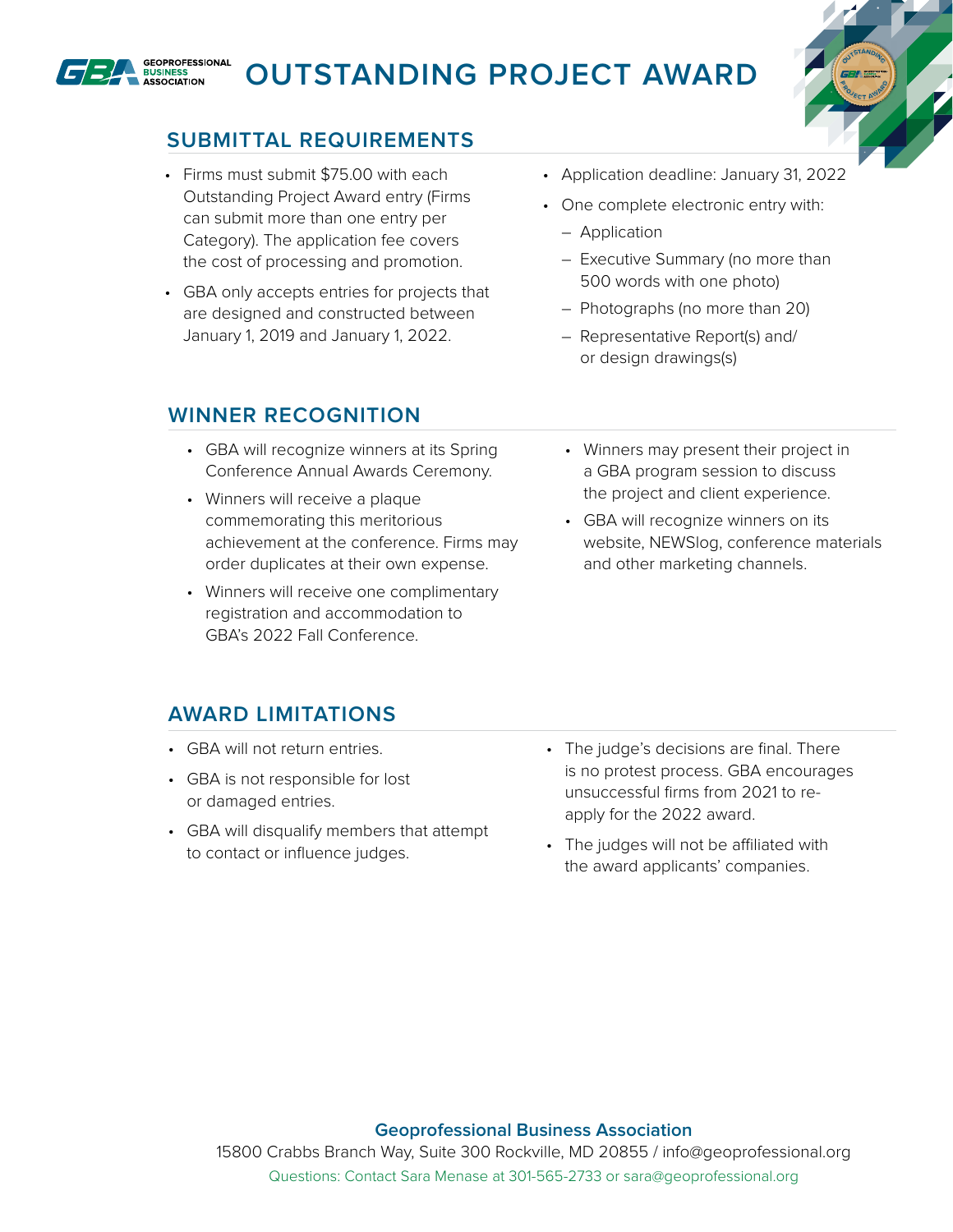

# **OUTSTANDING PROJECT AWARD**



# **APPLICATION**

NAME of the Client (if not confidential)

TOTAL FEE FOR GEOPROFESSIONAL FIRM

PROJECT SCHEDULE START DATE START ON THE START OF START ON THE START OF START OF START OF START OF START OF ST

PROJECT TITLE

PROJECT LOCATION

PROJECT DESCRIPTION (Limit 300 words)

PROJECT MANAGER NAME

TITLE (and designations) and the company company

SHORT BIOGRAPHY (Limit 250 words)